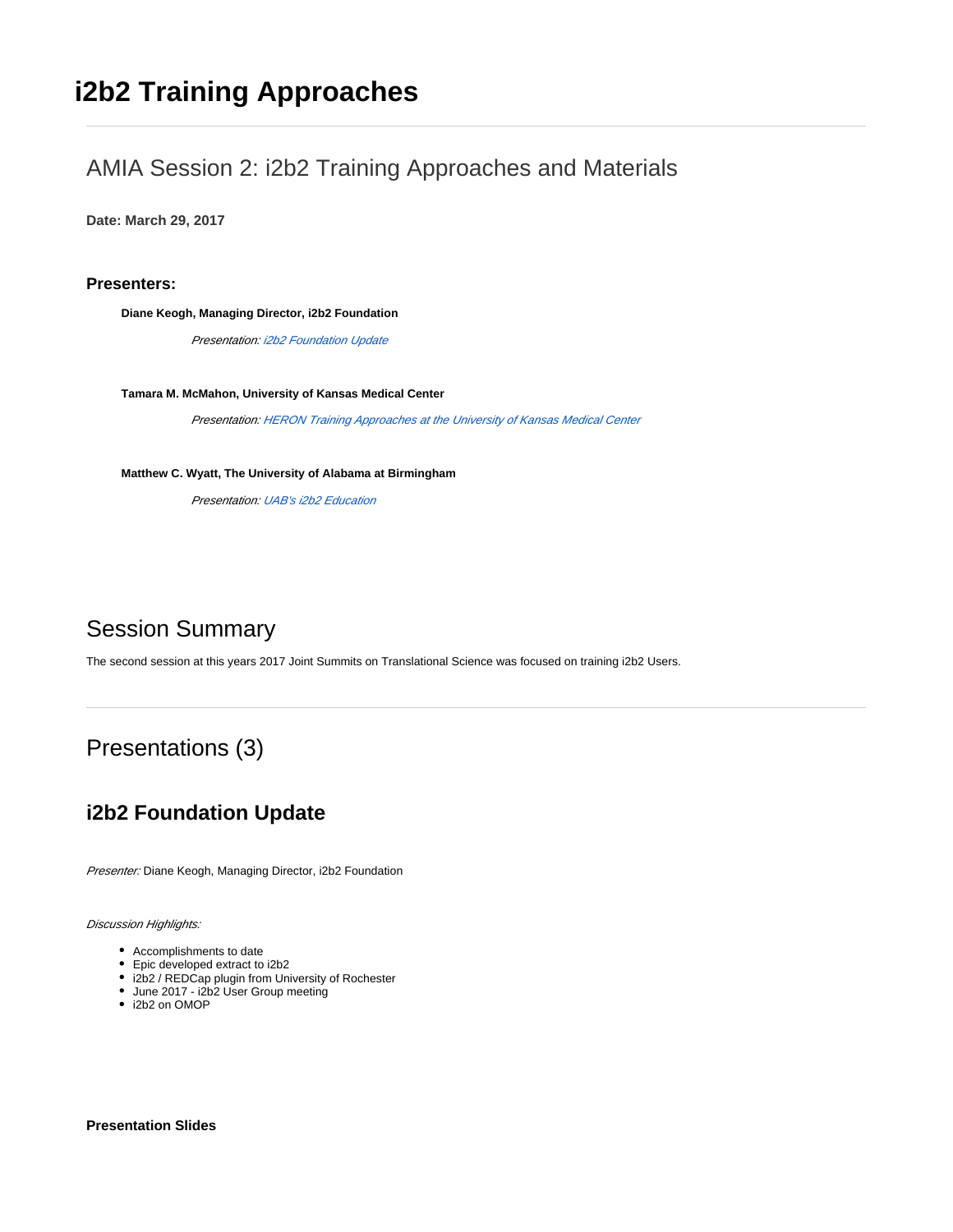

### <span id="page-1-0"></span>**HERON Training Approaches at the University of Kansas Medical Center**

Presenter: Russ Waitman, PhD, University of Kansas Medical Center

Discussion Highlights:

- Heron
- i2b2 Training
- Online resources
- Help tab & links in the HERON tool
- Training workshops, group presentations, and more...

**Presentation Video**

**Presentation Slides**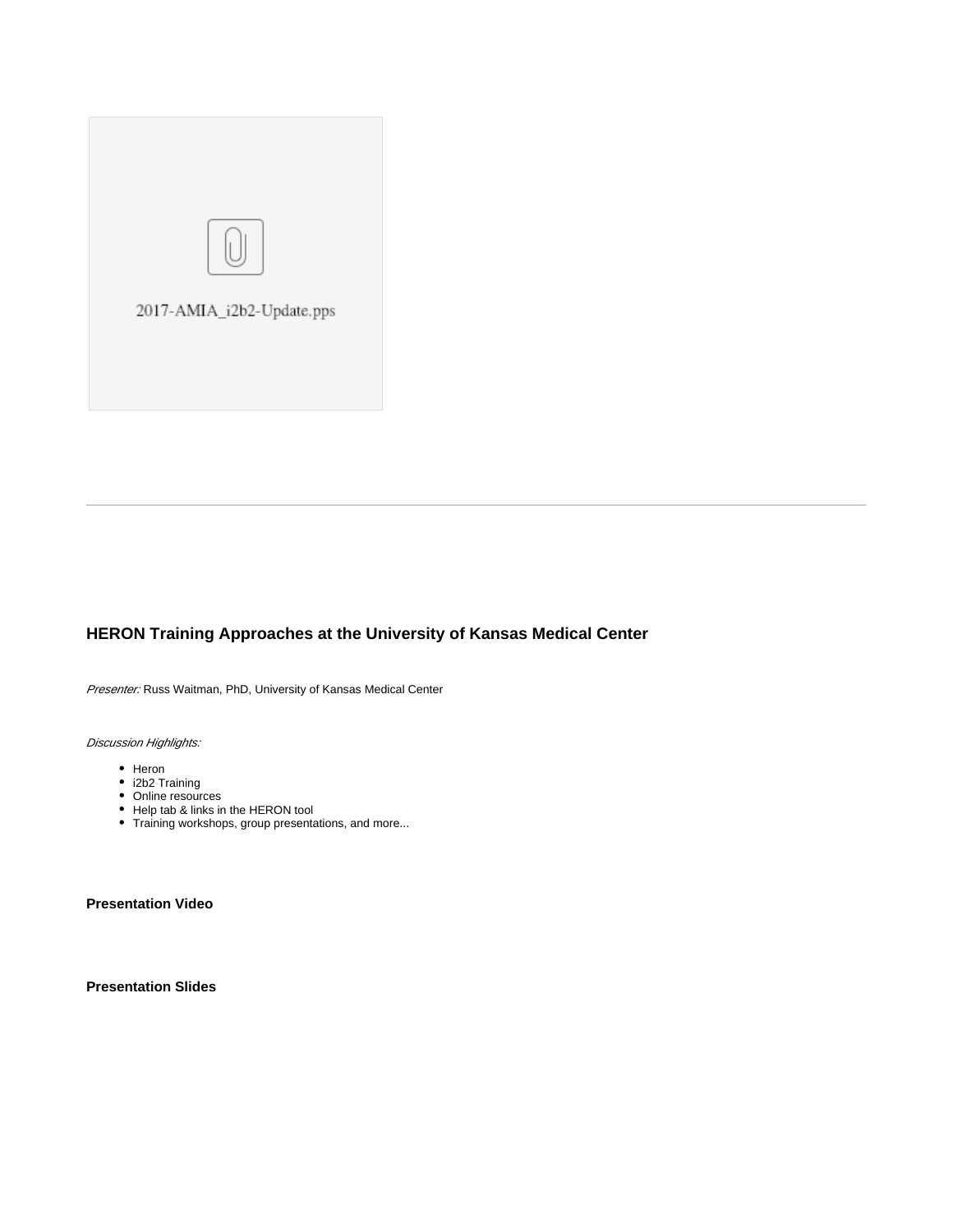

#### **Additional Resources**

KUMC maintains overview of our HERON ETL process here:

<https://informatics.kumc.edu/work/wiki/HERON>

Links to an older code repository:

[https://informatics.kumc.edu/work/browser/heron\\_load](https://informatics.kumc.edu/work/browser/heron_load)

Through our work with the GPC we are now maintain our current code repository on Github

<https://github.com/kumc-bmi>

#### **Access to Repository**

The actual HERON ETL is in a private project<https://github.com/kumc-bmi/heron>. Once you have a GitHub account, contact **Dan Connolly** and [Heron-Admin@kumc.edu](mailto:Heron-Admin@kumc.edu) to get access to the latest code.

### <span id="page-2-0"></span>**UAB's i2b2 Education**

Presenter: Matthew C. Wyatt, The University of Alabama at Birmingham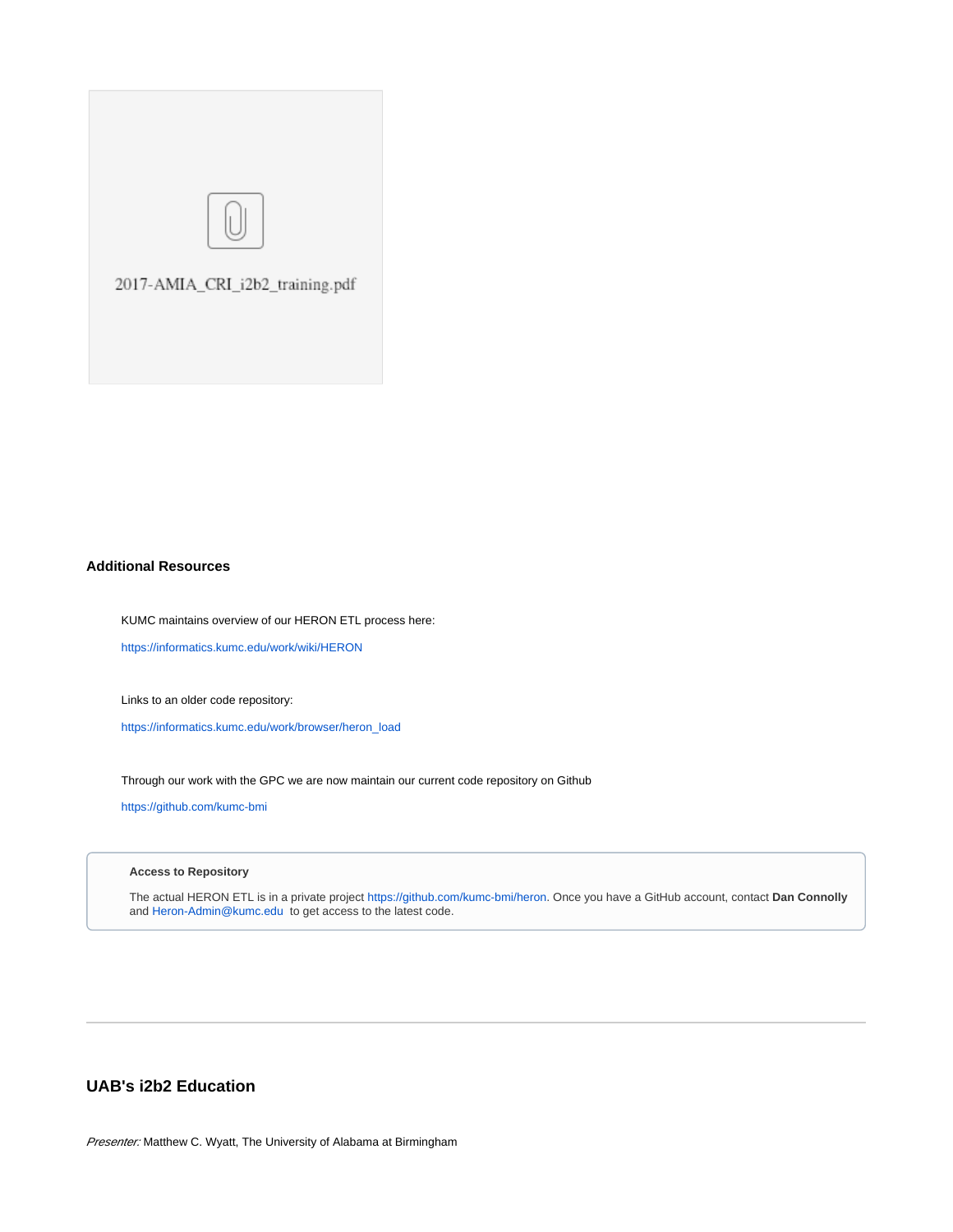#### Discussion Highlights:

- i2b2 at UAB
- Training approach varying options
- Training outline / video topics
- Resources

#### **Presentation Slides**